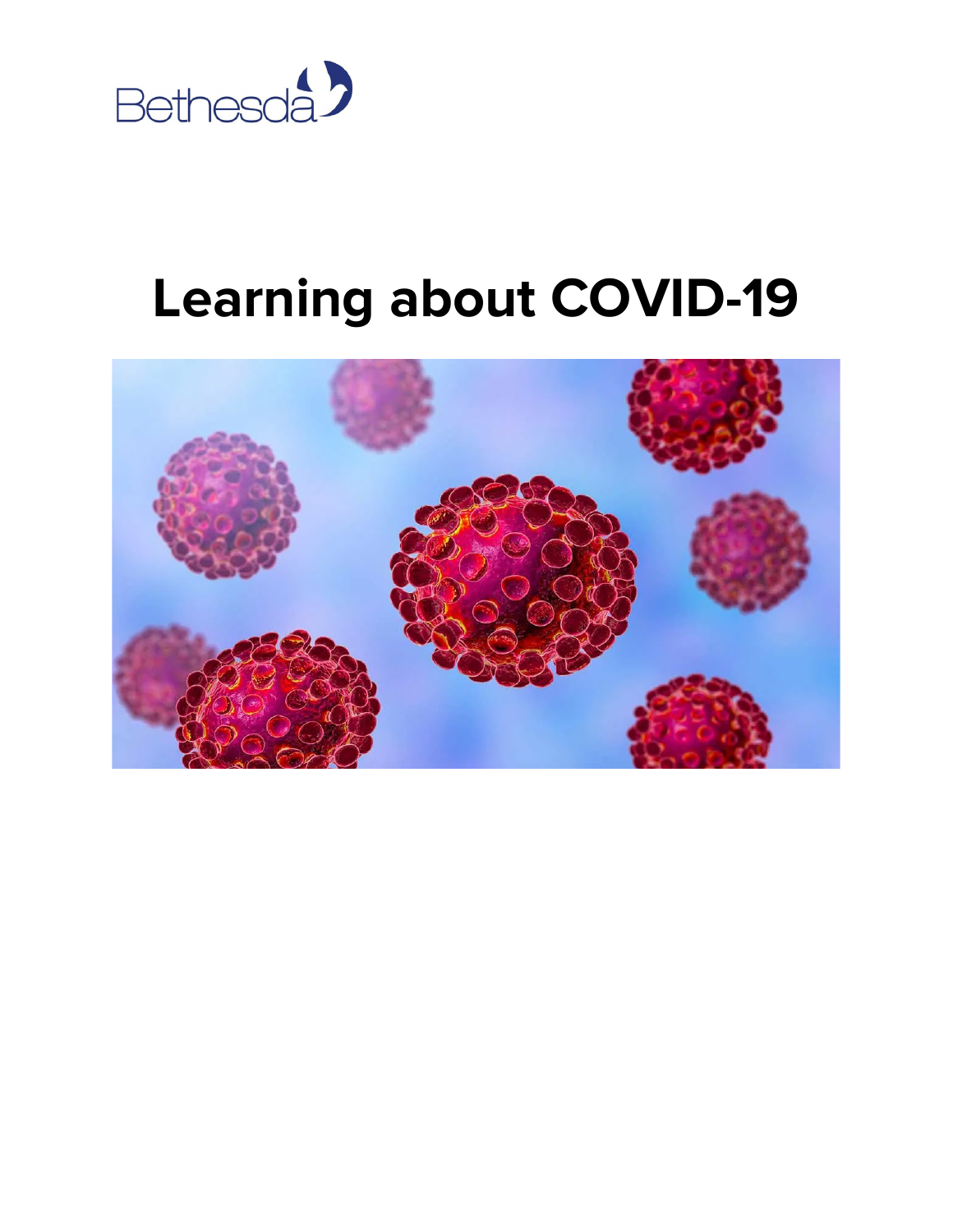

There is a lot of information about COVID-19 right now. COVID-19 is a virus that can make people feel sick. They might have a fever, cough, or have trouble breathing. Another name I might hear for COVID-19 is Coronavirus.

![](_page_1_Picture_2.jpeg)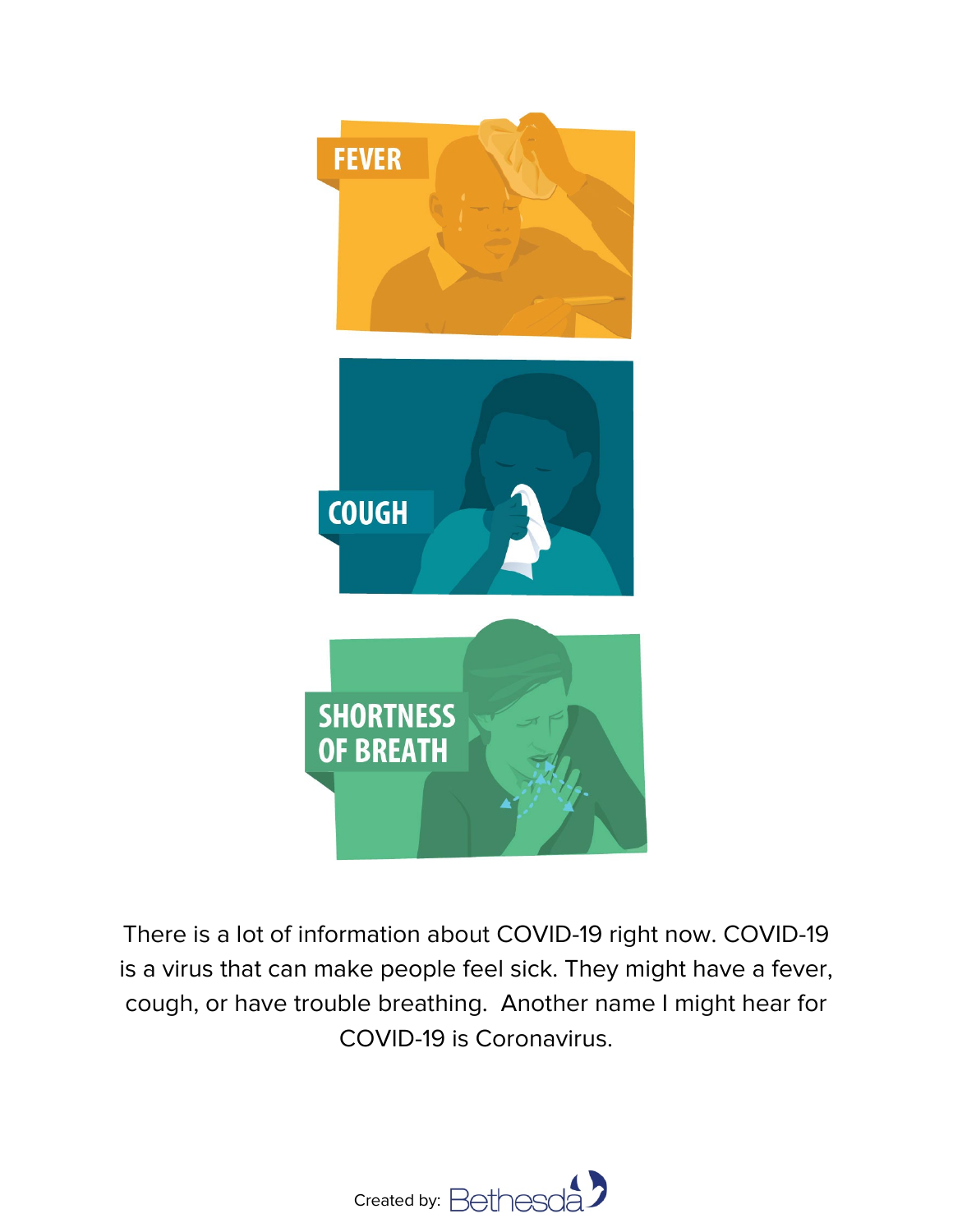![](_page_2_Picture_0.jpeg)

COVID-19 can be spread in different ways, such as shaking hands, giving high fives or touching items that other people have touched. It is okay to touch items in my own home. It is important to wash my hands and cover my mouth when coughing or sneezing. I can cough or sneeze into my elbow or a tissue, then throw the tissue in the garbage. I should also try not to touch my face. This helps to not spread any germs.

![](_page_2_Picture_2.jpeg)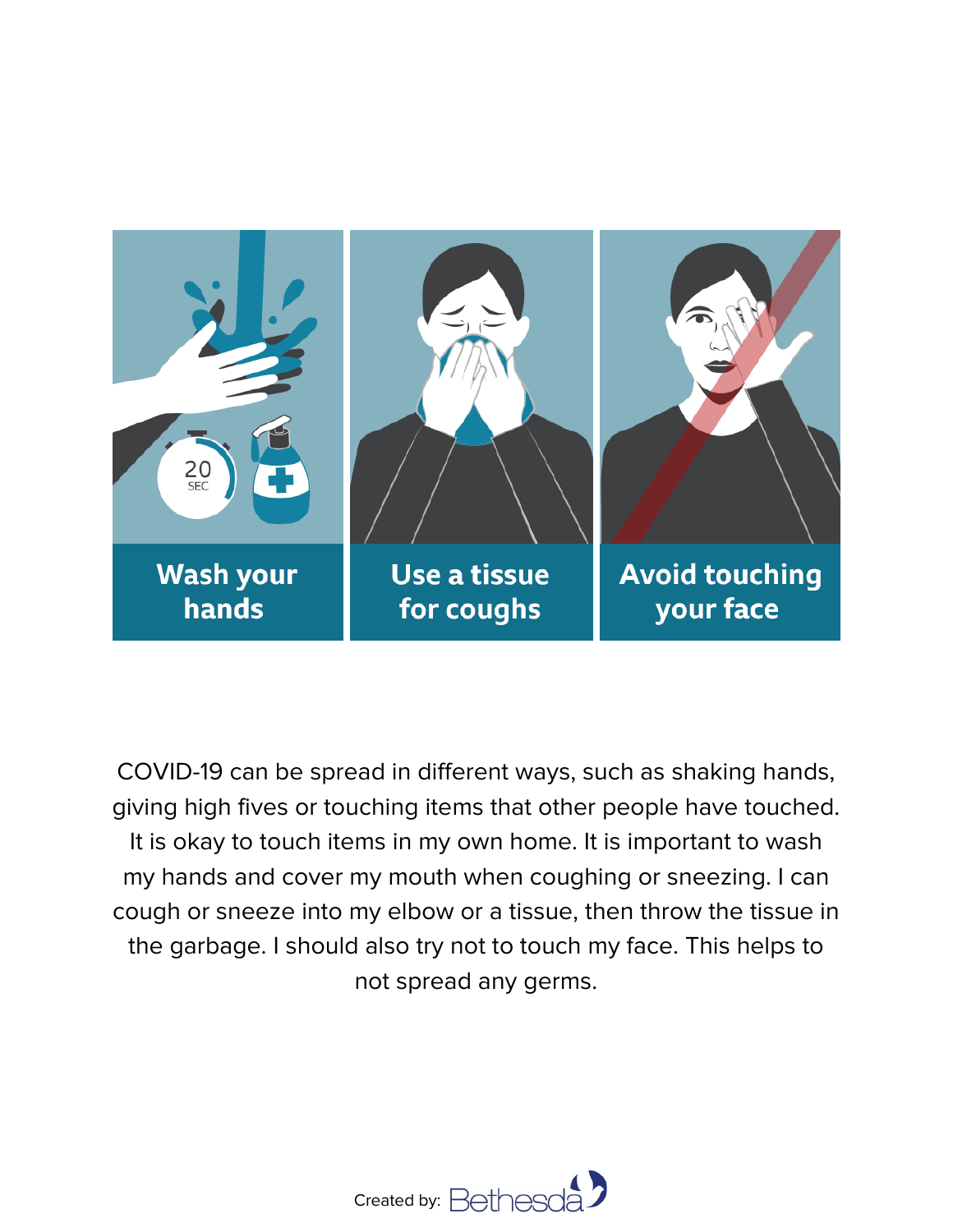![](_page_3_Picture_0.jpeg)

I might not be able to see family and friends right now and this is okay. I can talk to them on the phone, text or video chat. I can also draw them a picture, make a card or write a letter.

![](_page_3_Picture_2.jpeg)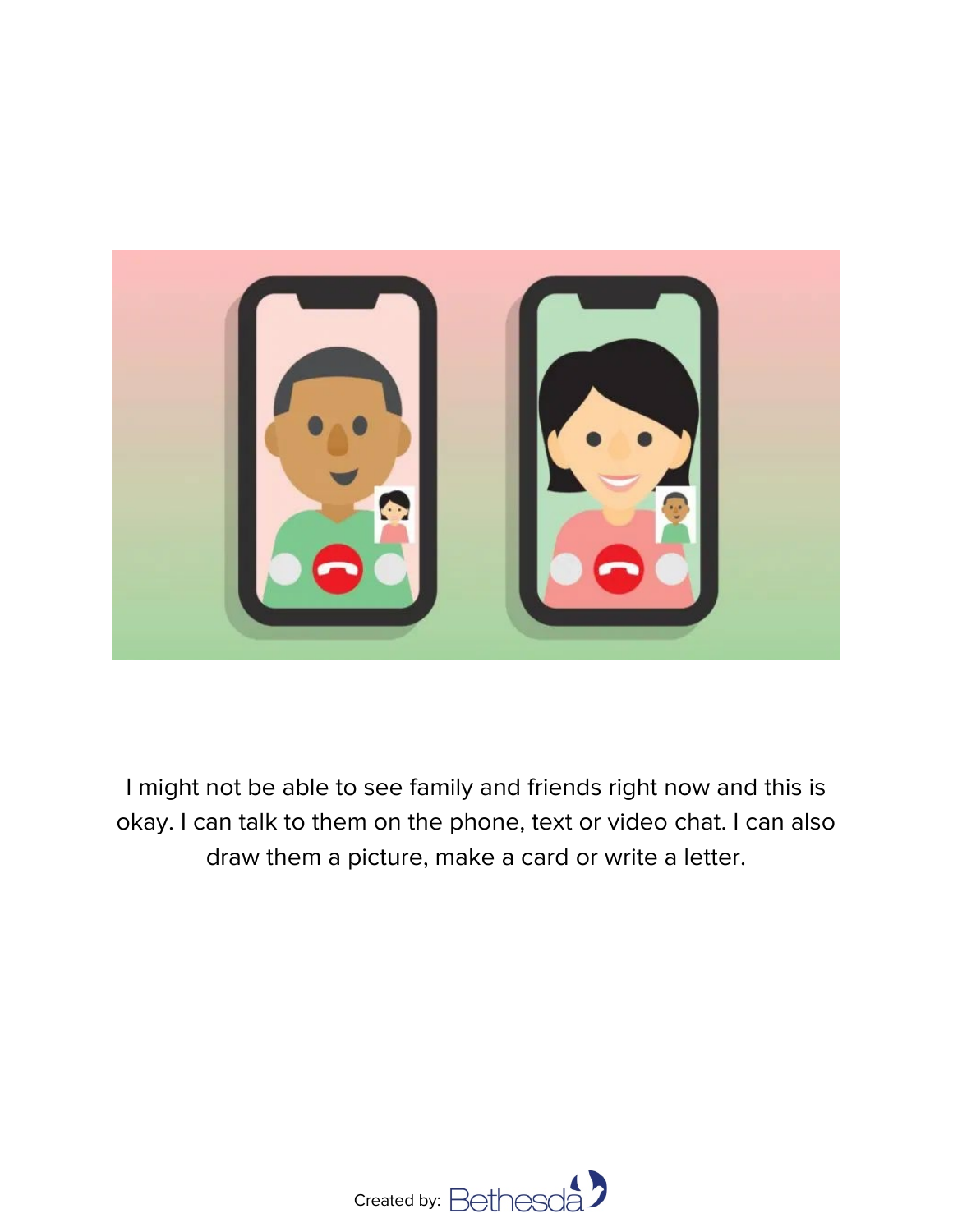![](_page_4_Picture_0.jpeg)

There are a lot of places closed right now. I might not be able to go to school, stores, lessons, and other places in my community. It is important to stay home as often as possible to help stop COVID-19 spreading to other people. Here is a list of fun activities to do at home:

\_\_\_\_\_\_\_\_\_\_\_\_\_\_\_\_\_\_\_\_\_\_\_\_\_\_\_\_\_\_\_\_\_\_\_\_\_\_\_\_\_\_\_\_\_\_\_\_\_\_\_

\_\_\_\_\_\_\_\_\_\_\_\_\_\_\_\_\_\_\_\_\_\_\_\_\_\_\_\_\_\_\_\_\_\_\_\_\_\_\_\_\_\_\_\_\_\_\_\_\_\_\_

\_\_\_\_\_\_\_\_\_\_\_\_\_\_\_\_\_\_\_\_\_\_\_\_\_\_\_\_\_\_\_\_\_\_\_\_\_\_\_\_\_\_\_\_\_\_\_\_\_\_\_

\_\_\_\_\_\_\_\_\_\_\_\_\_\_\_\_\_\_\_\_\_\_\_\_\_\_\_\_\_\_\_\_\_\_\_\_\_\_\_\_\_\_\_\_\_\_\_\_\_\_\_

![](_page_4_Picture_2.jpeg)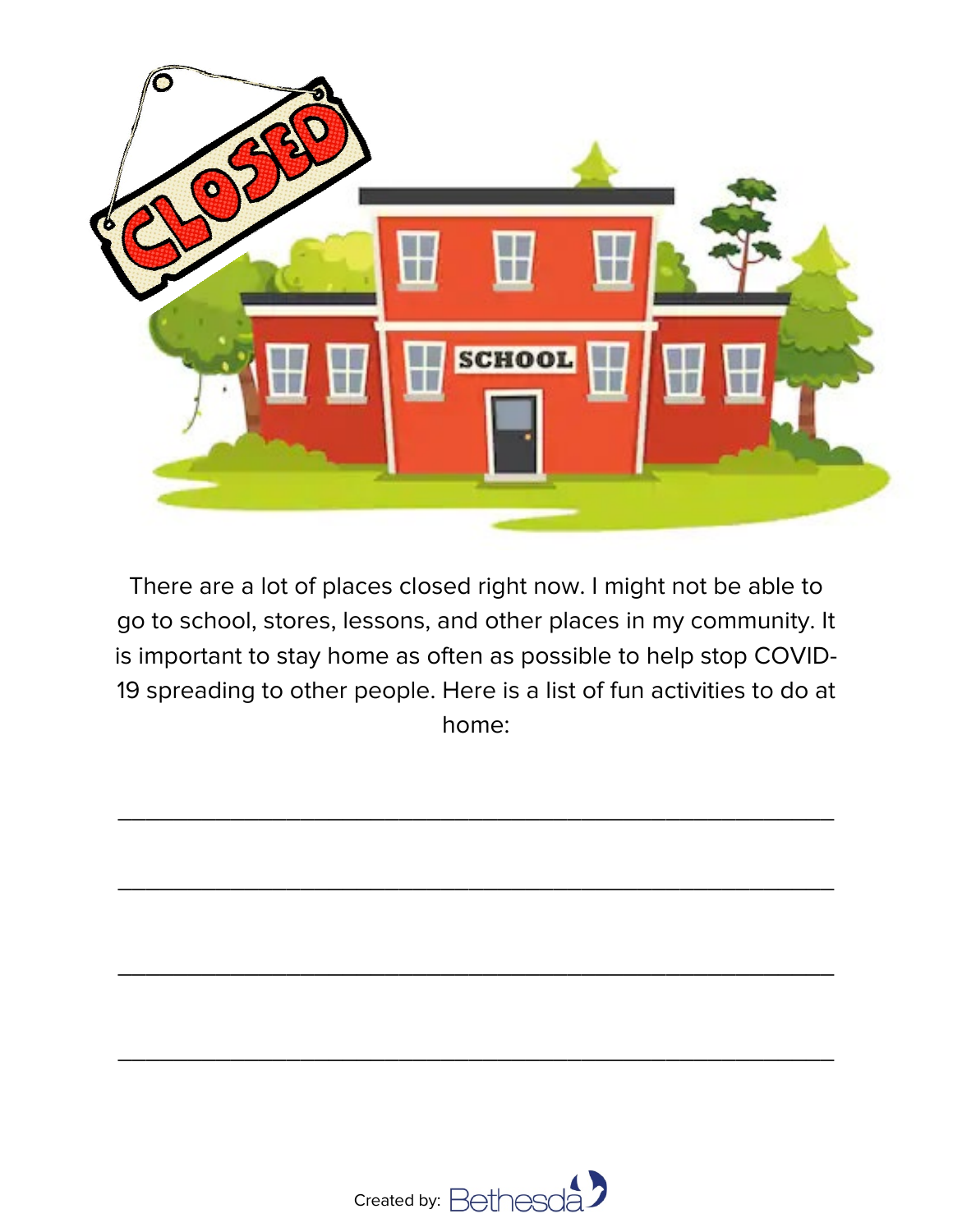![](_page_5_Picture_0.jpeg)

If I start to feel sick my family will take care of me and might want me to visit a doctor. I might feel worried about myself, my family or friends getting sick and this is okay. I have been sick before and know that I will need to rest and do things differently, but I also know that I will feel better soon.

![](_page_5_Picture_2.jpeg)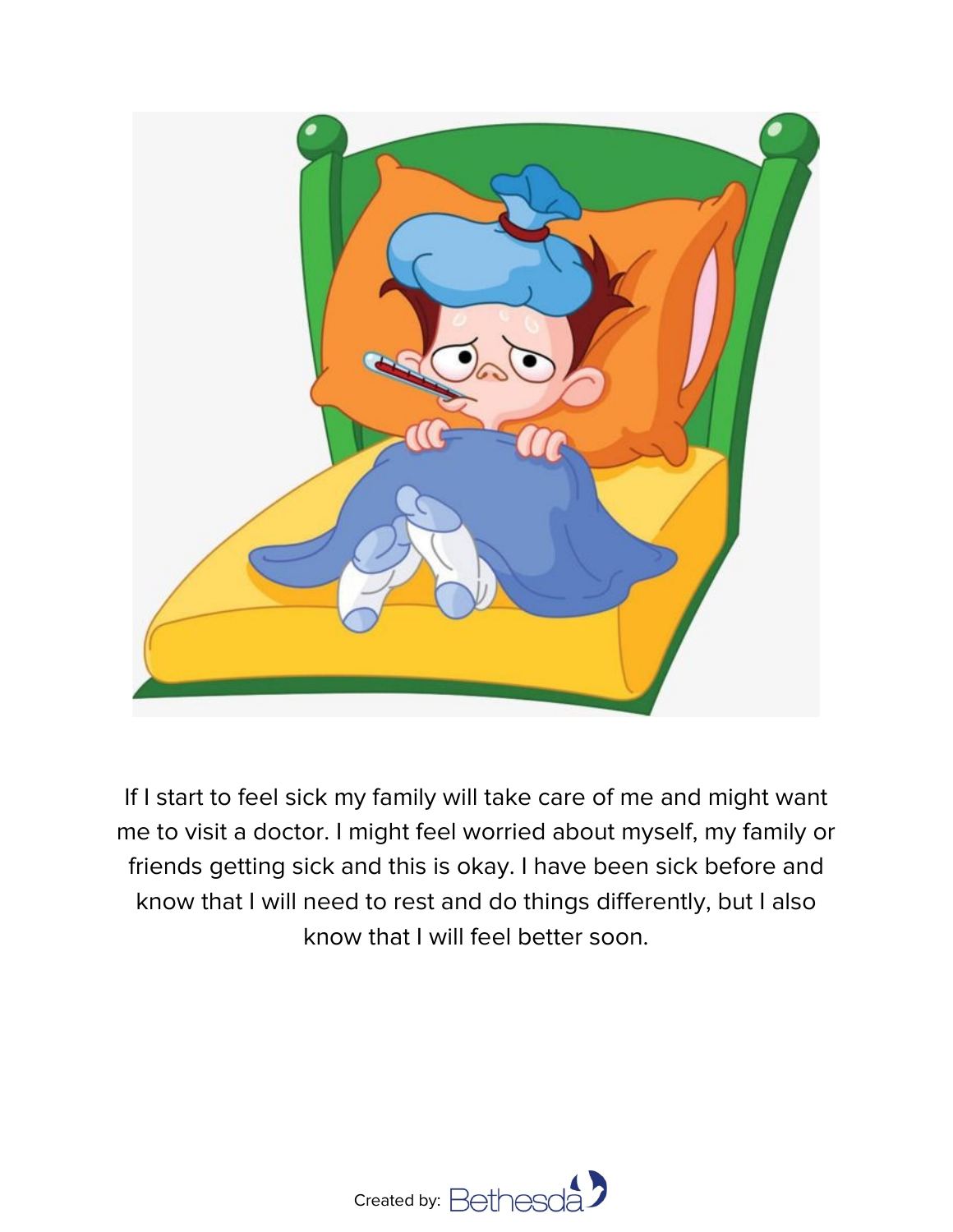![](_page_6_Figure_0.jpeg)

It is normal for people to have different types of feelings when they hear about COVID-19 or when things are closed. If I feel this way, this is okay. I can talk about it to my parents or a person that I trust. Here are some ways I can feel better:

\_\_\_\_\_\_\_\_\_\_\_\_\_\_\_\_\_\_\_\_\_\_\_\_\_\_\_\_\_\_\_\_\_\_\_\_\_\_\_\_\_\_\_\_\_\_\_\_\_\_\_

\_\_\_\_\_\_\_\_\_\_\_\_\_\_\_\_\_\_\_\_\_\_\_\_\_\_\_\_\_\_\_\_\_\_\_\_\_\_\_\_\_\_\_\_\_\_\_\_\_\_\_

\_\_\_\_\_\_\_\_\_\_\_\_\_\_\_\_\_\_\_\_\_\_\_\_\_\_\_\_\_\_\_\_\_\_\_\_\_\_\_\_\_\_\_\_\_\_\_\_\_\_\_

\_\_\_\_\_\_\_\_\_\_\_\_\_\_\_\_\_\_\_\_\_\_\_\_\_\_\_\_\_\_\_\_\_\_\_\_\_\_\_\_\_\_\_\_\_\_\_\_\_\_\_

![](_page_6_Picture_2.jpeg)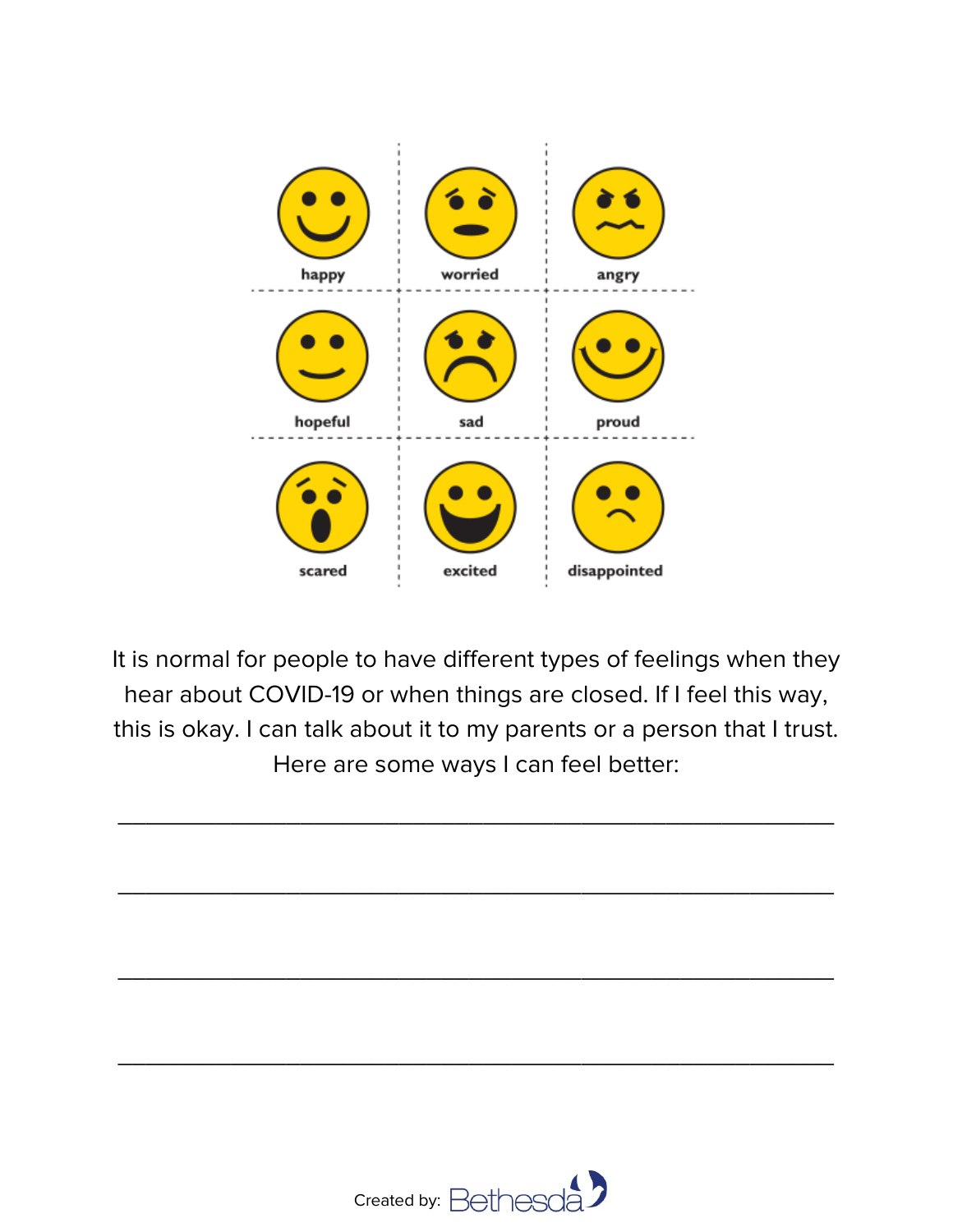## WASH YOUR HANDS

![](_page_7_Figure_1.jpeg)

I will remember that washing my hands and using hand sanitizer is the best way to help keep myself and other people safe!

![](_page_7_Picture_3.jpeg)